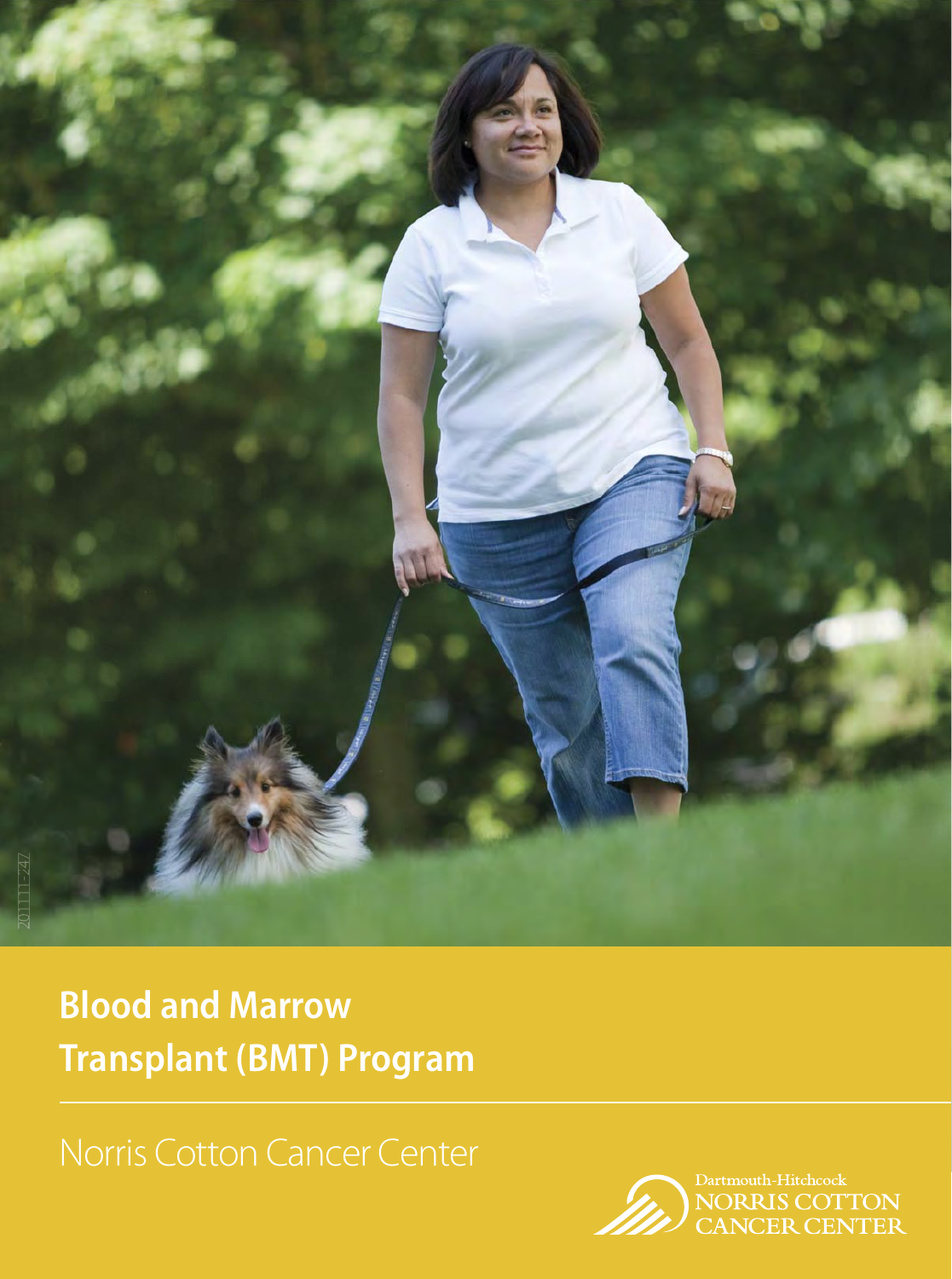# Welcome

**On behalf of the members of the Blood and Marrow Transplant Team,**  we offer you a warm welcome. We are **pleased to share information about our program. Dartmouth-Hitchcock Norris Cotton Cancer Center is one of the leading cancer centers in the country. Established in 1984, we are recognized by the National Cancer Institute (NCI) as a national leader in cancer treatment, research, and education. Our ranking as a Comprehensive Cancer Center—is the highest honor available to cancer centers in America.**

**- Kenneth Meehan, MD** Director of the Blood & Marrow Transplantation

# **Why this booklet is for you**

**This booklet can help you to learn more about our Blood and Marrow Transplant program.** 

**In this guide, we will explain:**

- **How we work together as a team with you and your family**
- **What makes Norris Cotton Cancer Center special**
- **What to expect**
- **The role of your family**
- **The role of your primary care provider or regular doctor**
- **Where to go for more information**

Your specific needs are important to us. **Let us know what else we can do for you. We always have the time to talk.** 

**Call (603) 650-4628 for a free DVD on our Blood and Marrow Transplant Program.**

# In this booklet

#### **Table of contents**

| Welcome                                                    |   |
|------------------------------------------------------------|---|
| Our beliefs and values                                     | 3 |
| Dartmouth-Hitchcock Medical Center,<br>best of both worlds | 5 |
| Putting patients and families first                        |   |
| How your family is involved                                |   |
| How your primary care provider<br>works with us            |   |
| Your treatment team                                        |   |
| What to expect in your hospital stay                       |   |
| The steps of a blood and marrow<br>10-11<br>transplant     |   |
| Recovering from a blood and<br>marrow transplant           |   |
| Paying for a blood and marrow<br>transplant                |   |
| Taking the next step                                       |   |
| What other patients say                                    |   |

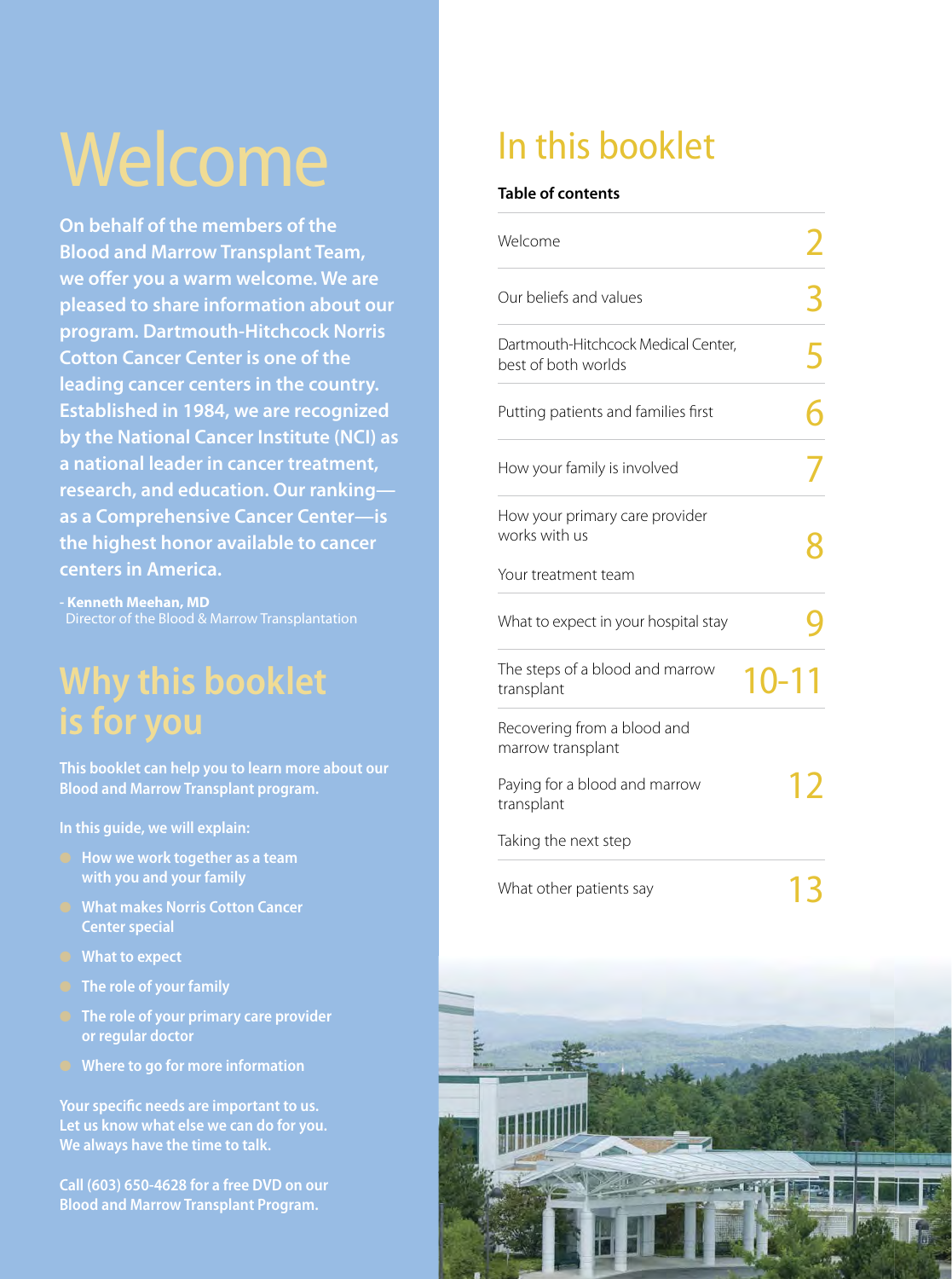# Our beliefs and values

You and your health are the top concerns of the Blood and Marrow Transplant (BMT) program at Dartmouth-Hitchcock Norris Cotton Cancer Center.

### **We pledge to provide you with:**

- **•** Information on treatment options and side effects
- **•** Input on your treatment plan
- Scientifically proven safe and effective treatments
- Privacy and comfort
- **•** Time, attention, and respect

As the patient, you are our focus. You will never feel lost, forgotten, or overlooked. We encourage patient involvement. Ask questions. Tell us how you are doing. Let us know how we can help.

Kenneth R Mechan M.<br>Hennatalagy (Oncaleg.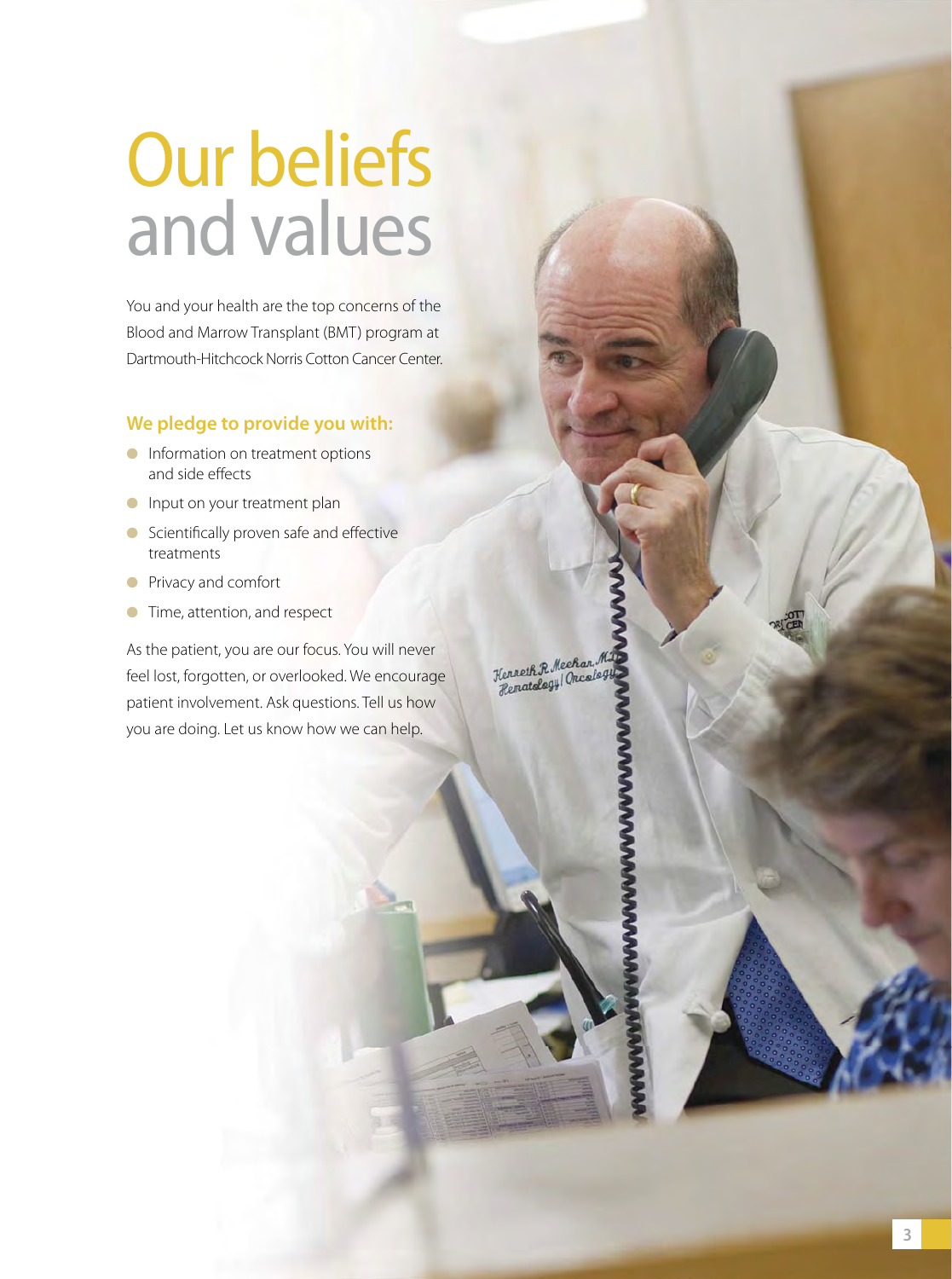### **You may have a lot of questions:**

- How sick will I get?
- What will I be able to do while I recover?
- When will I feel better?

This is a big decision. We want to do everything that we can to help you decide. We will take time to answer all your questions. As you read through this booklet, write down what you want to ask us (in the space provided). At your initial consult, we will give you all the time needed to review your questions.

# Questions to ask: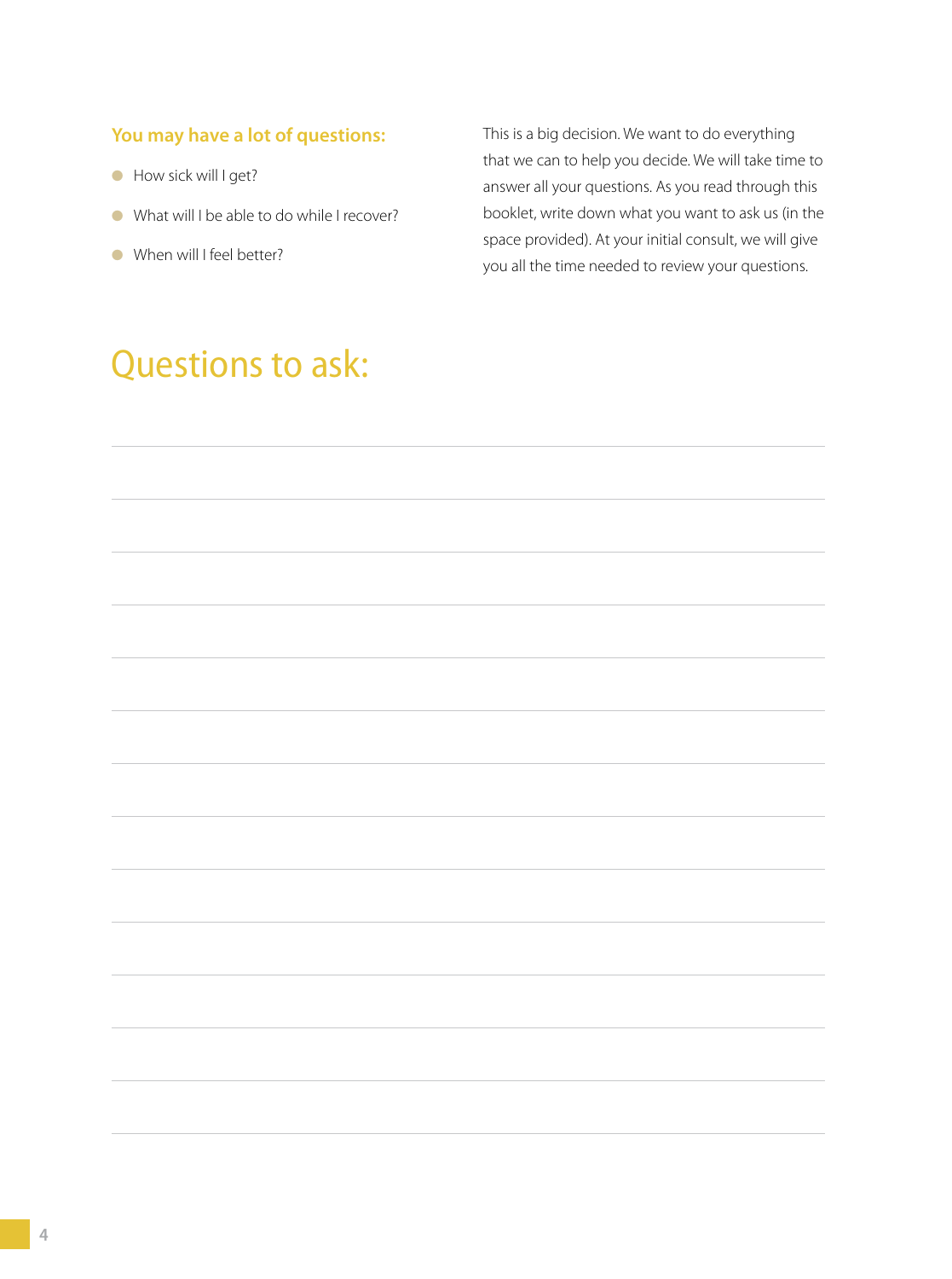

# Dartmouth-Hitchcock Medical Center, the best of both worlds

Norris Cotton Cancer Center has its headquarters at Dartmouth-Hitchcock Medical Center (DHMC), the teaching and research hospital of The Geisel School of Medicine at Dartmouth. DHMC provides advanced care for complicated conditions, like cancer, for people living throughout New England, New York, and beyond. It's a large, modern hospital in a spacious, serene setting.

We attract physicians and researchers from all over the world. You will see the best and brightest minds in their fields. We offer the latest scientific advances in care in a quiet, scenic countryside. There are no traffic jams, parking problems, and sirens of the city.

As researchers we look to improve things. Dartmouth is on the leading edge of creating patient-centered experiences. Our work helps change the practice of medicine all over the world. We are proud to champion this change. **You can be confident in choosing Dartmouth-Hitchcock Norris Cotton Cancer Center. We integrate the knowledge, principles, and thinking that are changing health care for the better:**

- Dartmouth opened the first Center for Shared Decision Making in the country in 1999. It offers patients information and support about health care choices.
- The Dartmouth Atlas studies how people use health services. We want the right people to get the right care at the right time.
- The Dartmouth Institute looks at health care through patients' eyes. Our findings may help keep people out of the hospital by improving their overall health.
- The Dartmouth Center for Health Care Delivery Science brings a scientific, systematic approach to the delivery of health care to improve quality and reduce costs.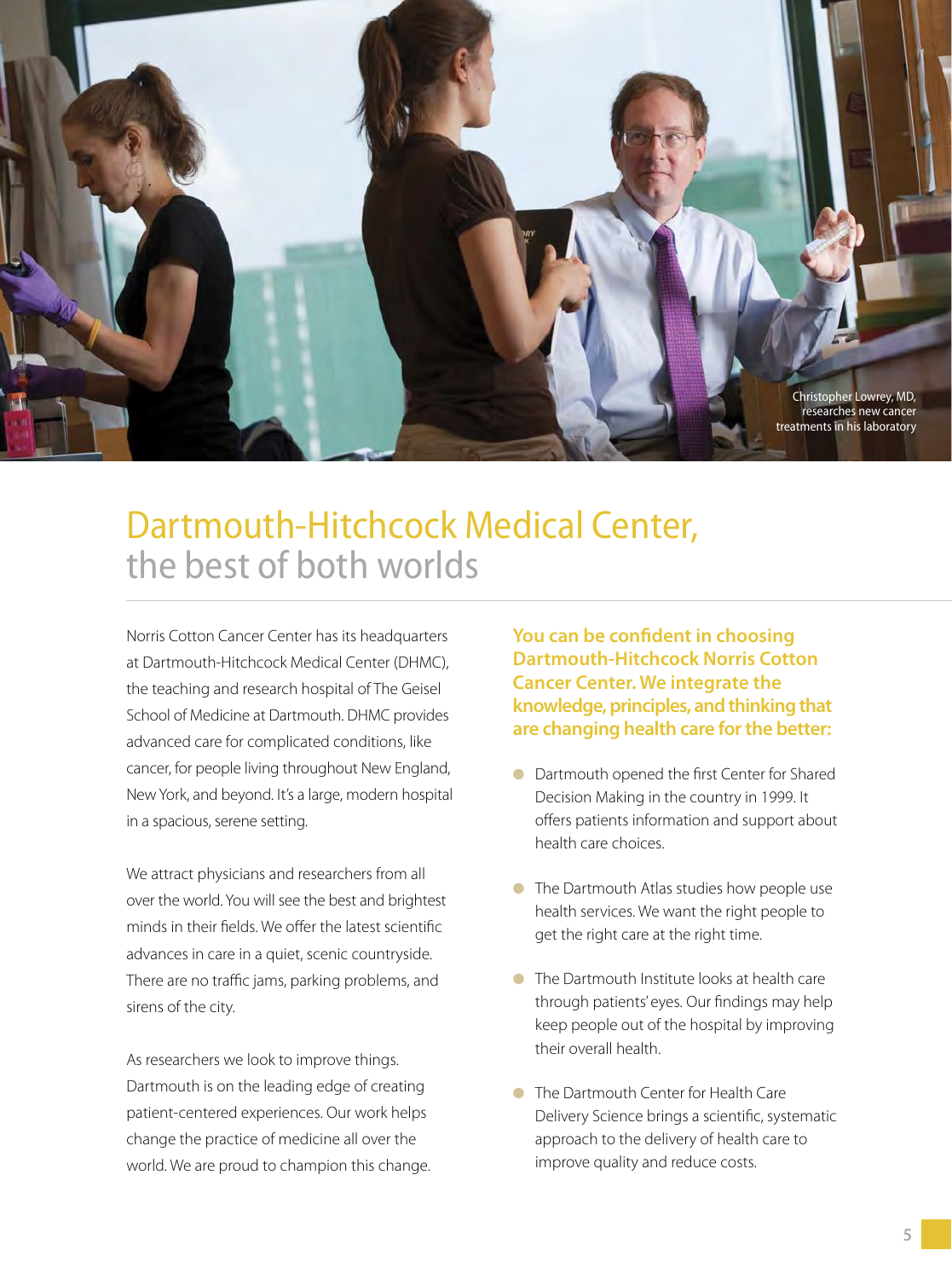# A beautiful place to heal

Surrounded by rolling hills, shady walking paths, and soothing brooks, Norris Cotton Cancer Center is a place you can rest, relax, and recover.

During treatment, you may live at home if your doctor thinks it is best. Those who live farther away sometimes stay in a hotel near the Cancer Center. We also have private rooms in the hospital. These have soft beds, TVs, DVD/CD players, and wireless Internet access (Wi-Fi). In warm weather, each room has a hummingbird feeder at the window.

# Putting patients and families first

There are a lot of ways to describe what Dartmouth is doing such as, walking the talk or actions speak louder than words. We don't want you to read this booklet without knowing how seriously we take our pledge and how deeply we invest in fulfilling our promise to you.

Dartmouth is transforming health care—taking a leading role in this country and around the world—in changing health services. We want fewer people to suffer from preventable illnesses. We want more people to enjoy longer, happier lives. We want patients and families to have choice, power, and ownership of their medical care. And we want to make sure that every patient's care has been scientifically proven effective.

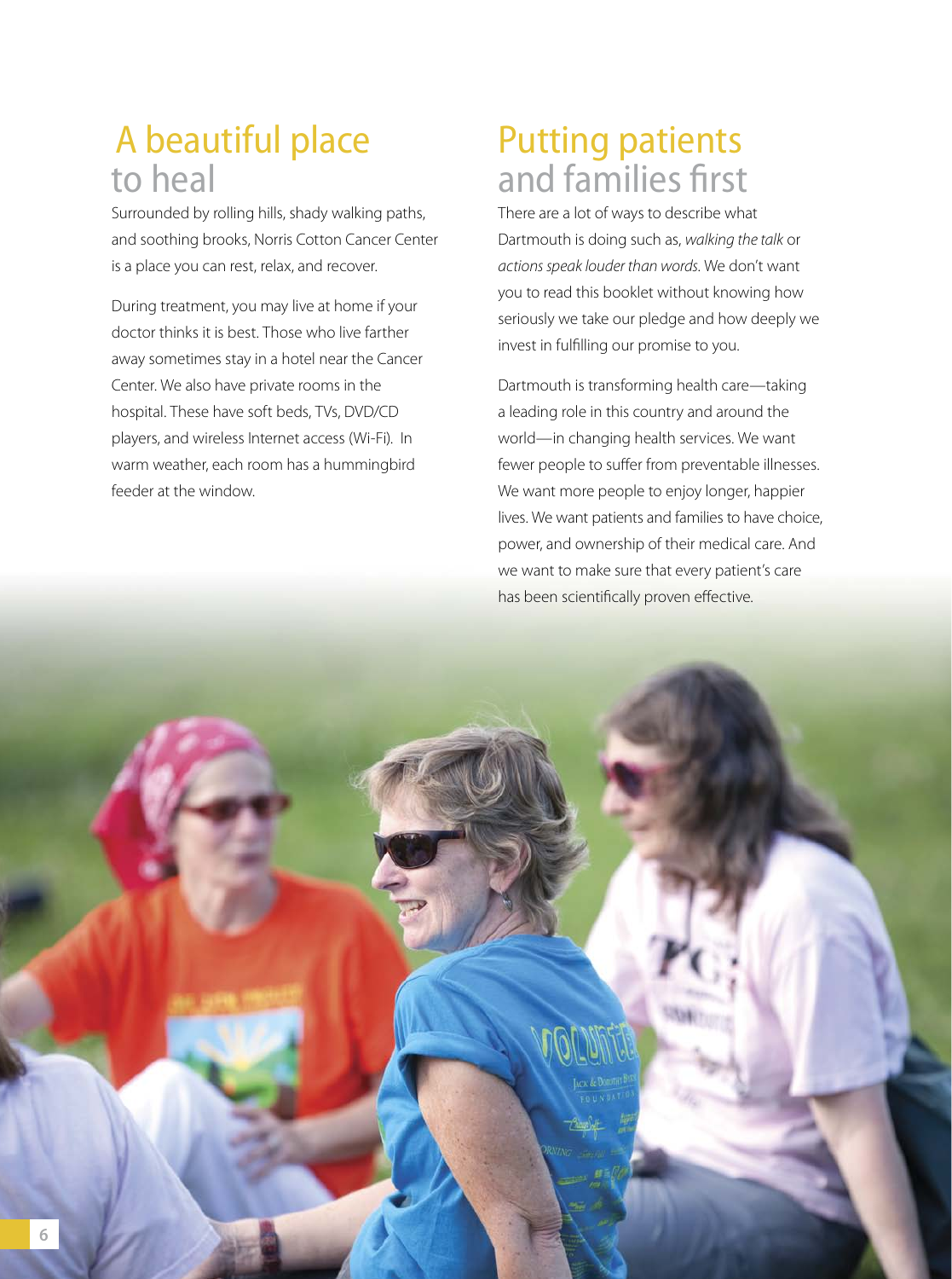### How is my family involved in my transplant?

Your family can be as involved as you would like. We welcome family participation in the initial consults and any future appointments. It can be helpful to have a family member present to take notes or ask questions.

### **While you are in the hospital, your family can:**

- Visit and stay in your hospital room
- Relax in our common areas
- Share meals
- Go for walks
- Enjoy a bench in the Garden of Hope
- Visit our food court, hair salon, or gift shop
- Play games, cards, or watch a movie
- Have a hot beverage in an outdoor café or our food court
- Admire an art exhibit
- Attend a prayer service in our chapel
- Listen to live music
- Plan a trip at our travel agency
- Browse the Internet, books, and magazines in our libraries

We also have special services for family members. We take extra good care of caregivers. Your family members can enjoy many free services like massages, meditation, and support groups.

As you get ready to leave the hospital, your doctor and nurses will show your family members how to carefully care for your needs at home.

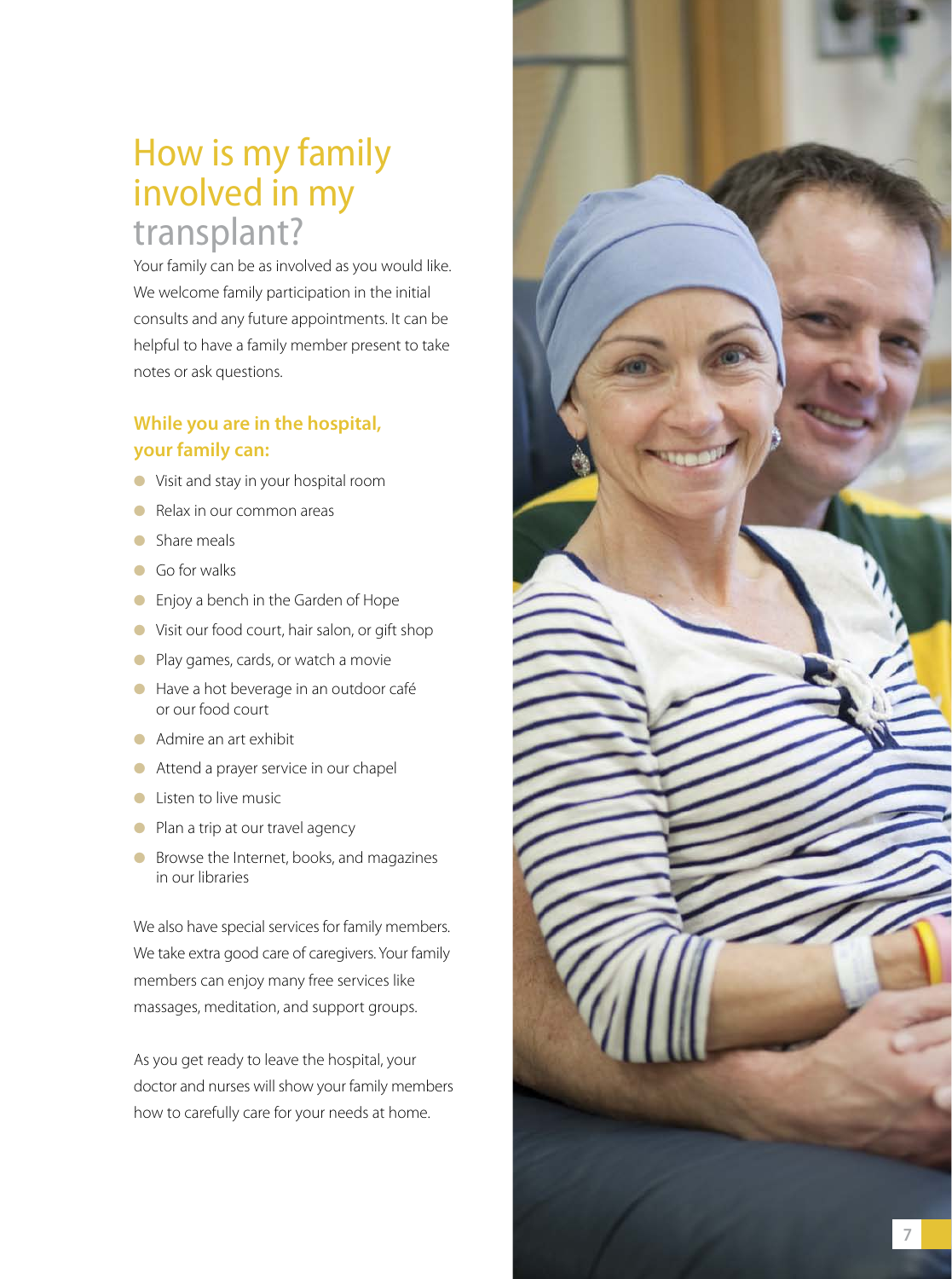### How your primary care provider works with us

We respect the relationship you have with your primary care provider and your referring specialist. Your doctors will be key members of our team. We will talk or write to your doctors regularly. We will give your doctors treatment information and test results. Our cancer doctors will communicate with your doctors as we map out and adjust your treatment plan.

### A team of blood and marrow transplant experts working for you

Our team brings together many health care professionals to assist with your care. We are dedicated to your healing and comfort. We work so closely with you and your family that we all begin to feel like family.

### **Your treatment team**

- Physicians
- Nurse practitioners
- Nurse coordinators
- Transplant-trained nurses
- Infectious disease specialists
- **Pharmacists**
- Dietitians
- Discharge planning nurses
- Clinical laboratory specialists
- **•** Transfusion medicine specialists
- Rehabilitation therapists
- Research and clinical trial specialists
- Social workers
- Insurance/financial coordinator

Each of our specialists will work with you oneon-one. But we also meet as a team four times a week to discuss your care. The whole team reviews your progress. We look at you as a whole person in your recovery. We consider your emotional, social, and physical conditions. Each specialist brings different information to create the whole picture of your treatment plan.

**Pictured Below:** All of the specialists in the Blood and Marrow Program review patients' tests and treatments together so that the perspective of each clinical discipline is considered.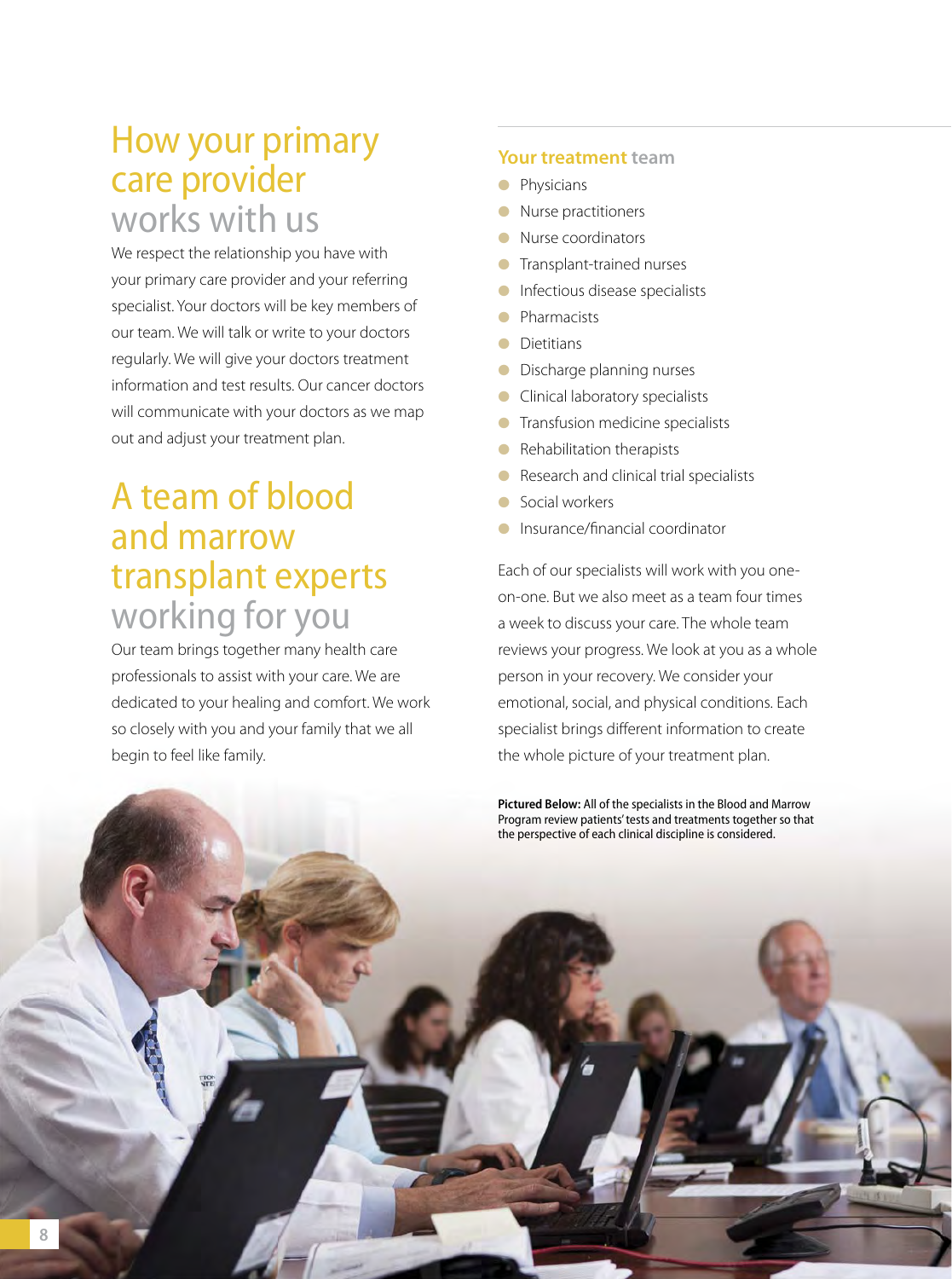# What days will be like in the hospital

You will have choices of how to spend time while in the hospital. We have an energizing activities program. There are also restaurants, shopping, and libraries to explore. Our ample grounds offer walking paths and gardens for outdoor enjoyment.

### **Each day has a routine. Your day can be adapted to your needs. An average daily routine includes:**

#### **Medical Care**

- Monitoring of vital signs and weight
- Lab tests
- Tracking of fluid intake and output
- $\bullet$  Management of any chemo side effects, such as nausea, headache, or diarrhea

#### **Self-care**

- Caring for your teeth, mouth, and gums. Rinsing with salt water four times a day
- Taking daily showers. Skin checks for sores or rashes. Regular moisturizer use

### **Clothing**

You will be provided a hospital gown, pajama bottoms, and a robe. We encourage you to bring and wear your own comfortable clothes. Don't forget eyeglasses, slippers, or socks from home. Also consider bringing a pair of sneakers for walking around.

### **Visitors**

Immediate family members may visit at any time, and even stay the night in your room. We may, however, limit the number of visitors in your room at a time. Others can wait in the sunroom, cafeteria, or library. You will need a lot of rest. Visitors should be careful not to stay too long so you don't get tired.



### **To protect you from infection, we take special precautions:**

- Visitors must wash their hands before entering your room
- No sick visitors
- No visitor use of your bathroom or shower
- No diaper-changing in your room

### **Activity**

- Exercise. Riding an exercise bike. Walking
- Deep breathing exercises
- Leisure time such as puzzles, playing cards, needlework
- Reading, writing, or computer use (Wi-Fi is available in each room)
- Telephone calls to/from your room. Cell phones are permitted in the transplant unit
- Sending and receiving mail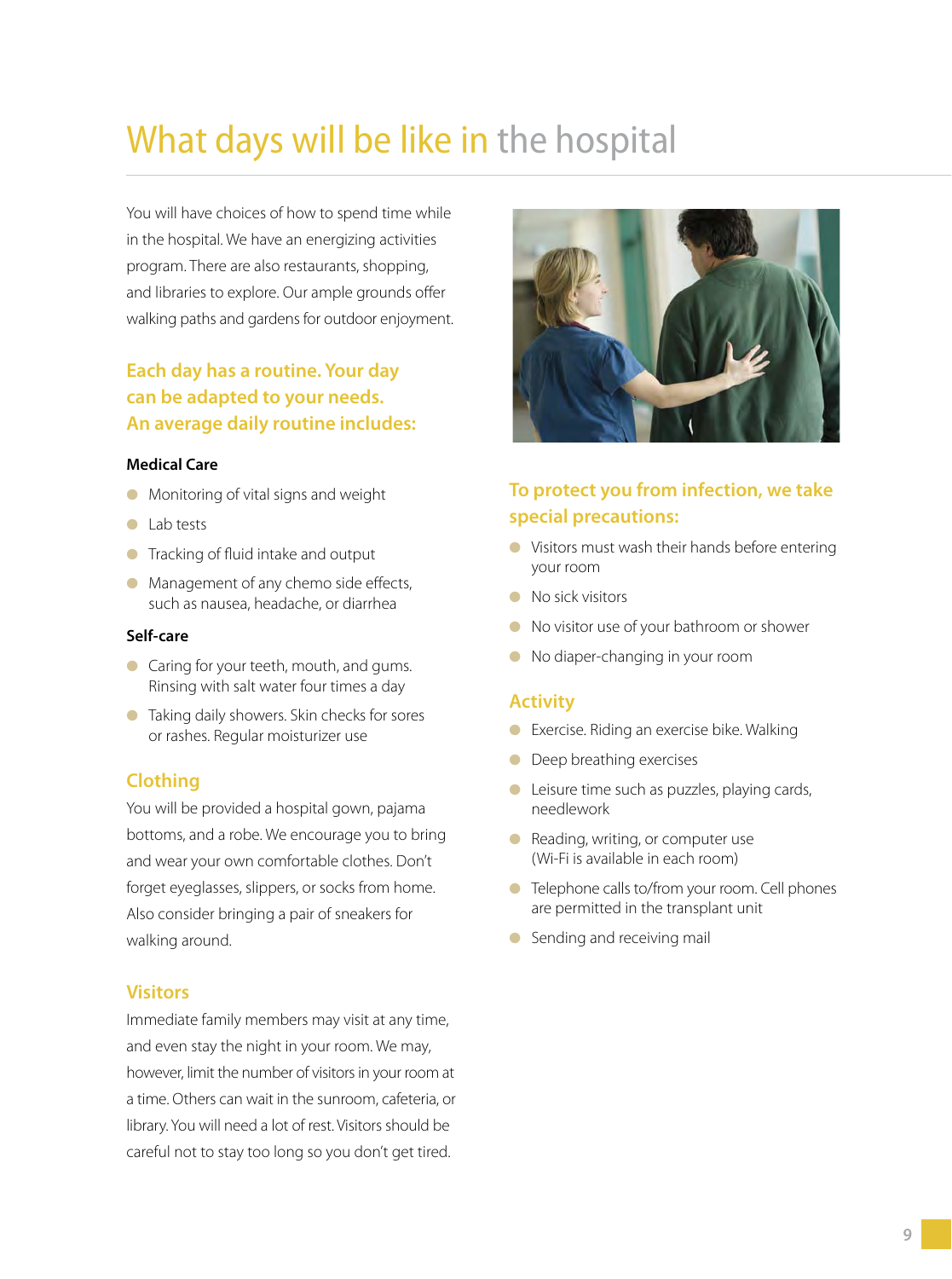### What steps are involved in having a blood and marrow transplant?

The first thing to understand is that there are two different types of transplants. Your physician will recommend the best type of transplant for you, depending on your disease and treatment goals.

- **An Autologous Transplant** is when you donate and receive back your own cells.
- **An Allogeneic Transplant** is when you receive stem cells from another person. A stem cell donor may be your brother, sister, or even someone unrelated. Your donor needs to have similar tissue typing to you.

### 1)**Initial consult**

You will visit the Norris Cotton Cancer Center to meet with members of your treatment team, including the physician, nurse practitioner, and nurse coordinator. We encourage you to ask a lot of questions. We want to make sure BMT is your best treatment option.



John Hill Jr., MD, Director of the Allogeneic Transplant Program

# 2) **Patient evaluation**

This step may involve chemotherapy and an evaluation of how your cancer is responding to therapy. At this point we may also do lab work and test your heart and lungs to ensure it is safe for you to move forward to transplant.

### 3) **Collection of cells**

Stem cells can be gathered from two different sources. If you are undergoing an autologous transplant, we will collect your cells. If you are undergoing an allogeneic transplant, we will collect cells from a donor. (See chart below).

| <b>Stem Cell Source</b>        | <b>Method</b>                 | <b>Explanation</b>                                                                                                                                                                                                                                                               |
|--------------------------------|-------------------------------|----------------------------------------------------------------------------------------------------------------------------------------------------------------------------------------------------------------------------------------------------------------------------------|
| Peripheral Blood<br>Stem Cells | Apheresis                     | The donor will sit in a chair with a needle in each arm. Blood flows<br>from the first arm into a machine that filters out stem cells. The<br>filtered blood flows back into the body through the needle in the<br>other arm. The donor may take medication to prepare for this. |
| <b>Bone Marrow</b>             | <b>Bone Marrow</b><br>Harvest | The donor will be asleep in an operating room. A doctor will<br>insert a needle into both sides of the hip bone and collect<br>bone marrow in a syringe.                                                                                                                         |

Depending on the type of transplant you are having, the collected cells are either infused soon after collection or frozen and stored until the time of your transplant.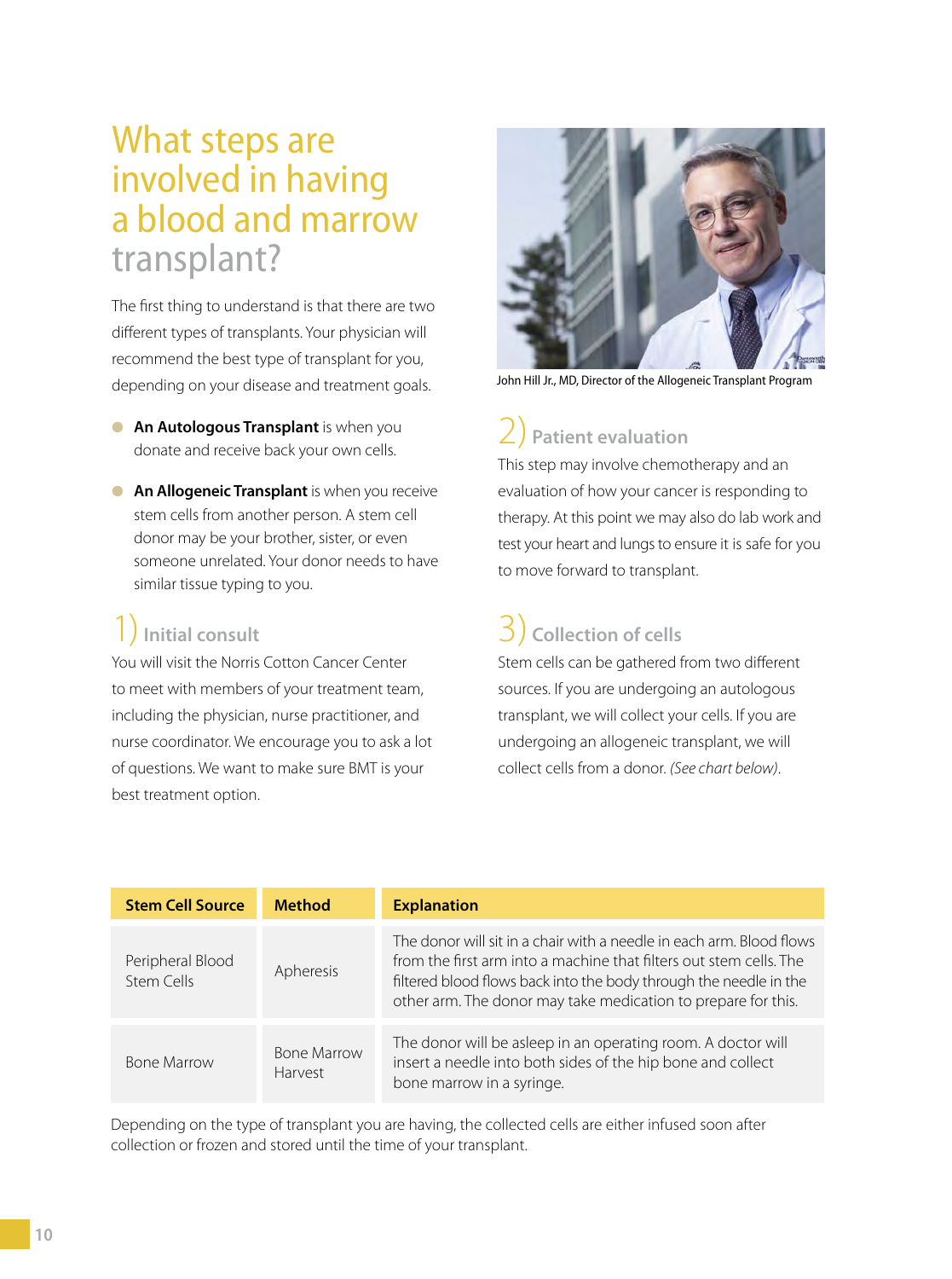### 4) **The transplant**

First, we give you a treatment regimen that may consist of high-dose or low-dose chemotherapy and/or radiation therapy.

Next, we give you the stem cells collected earlier. They will be infused through a central venous catheter. Once in your blood stream, the transplanted cells make their way into the bone marrow. Here they will make new blood cells. Until you grow a lot of new blood cells, your body may have trouble fighting off illnesses. A transplant weakens your body's natural defenses (called your immune system).

### 5) **Post-transplant**

During your post-transplant visits, we evaluate your response to the treatment and monitor your health status. Generally, evaluations are done at the following times after the transplant:

- 100 days
- 6 months
- 1 year
- 18 months
- Annually after 18 months





### This diagram reflects a general overview of the transplant process: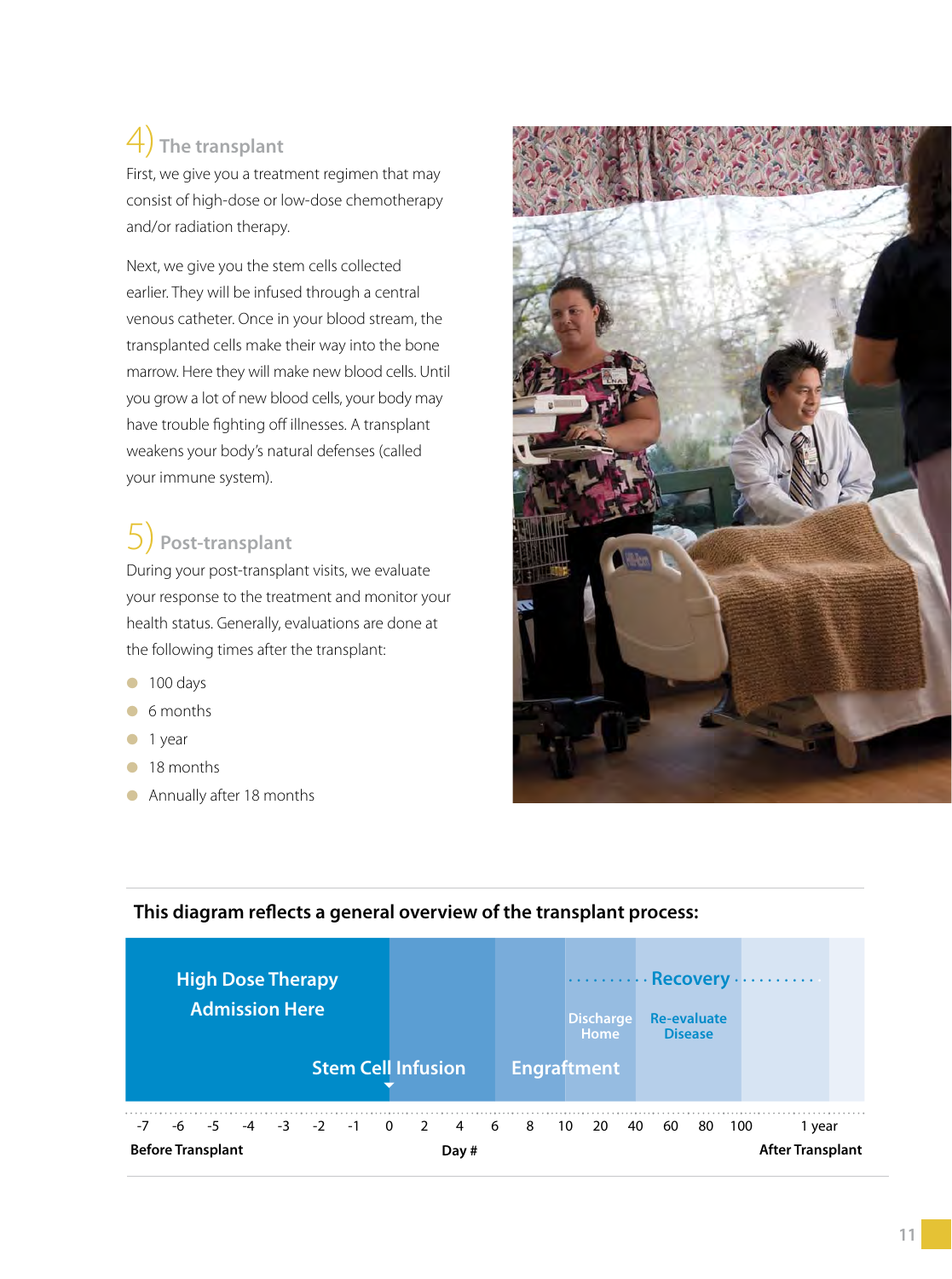

### Recovering from a blood and marrow transplant

Norris Cotton Cancer Center offers special services to help you find strength, balance, and relaxation. Our groups and classes—just for cancer patients and their family members—help reduce pain, stress, and worry. Many patients find them energizing. We believe they make it easier to handle a tough situation. We encourage you to try as many special services as you can during your visits:

- Harp music
- Tai Chi
- Reiki
- Chair massage
- Meditation
- Painting
- Wellness classes
- Yoga
- Creative writing
- Problem-solving and support groups
- Art exhibits
- Lending library with helpful books, DVDs, and videos

### Paying for a blood and marrow transplant

It is never easy for anyone to afford blood cancer treatments. Even those with good health plans may feel burdened by costs. We will help you understand what is covered under your health insurance plan. If portions of treatment are not covered, we have a financial assistance counselor and social worker who can help you to create a plan to address costs. Dartmouth-Hitchcock Medical Center offers flexible payment options and financial assistance to those in need. Our financial assistance counselors do everything possible to make the BMT program affordable, regardless of ability to pay.

#### **Taking the next step**

You may still have questions about us. Here are some of the ways you can learn more about the Norris Cotton Cancer Center's Blood and Marrow Transplant program.

- Visit us. Ask your regular doctor to schedule a consult for you at Norris Cotton Cancer Center.
- View a Blood and Marrow Transplant patient video at our website at **cancer.dartmouth.edu/bmt**
- Call us at **(603) 650-4628** for more information.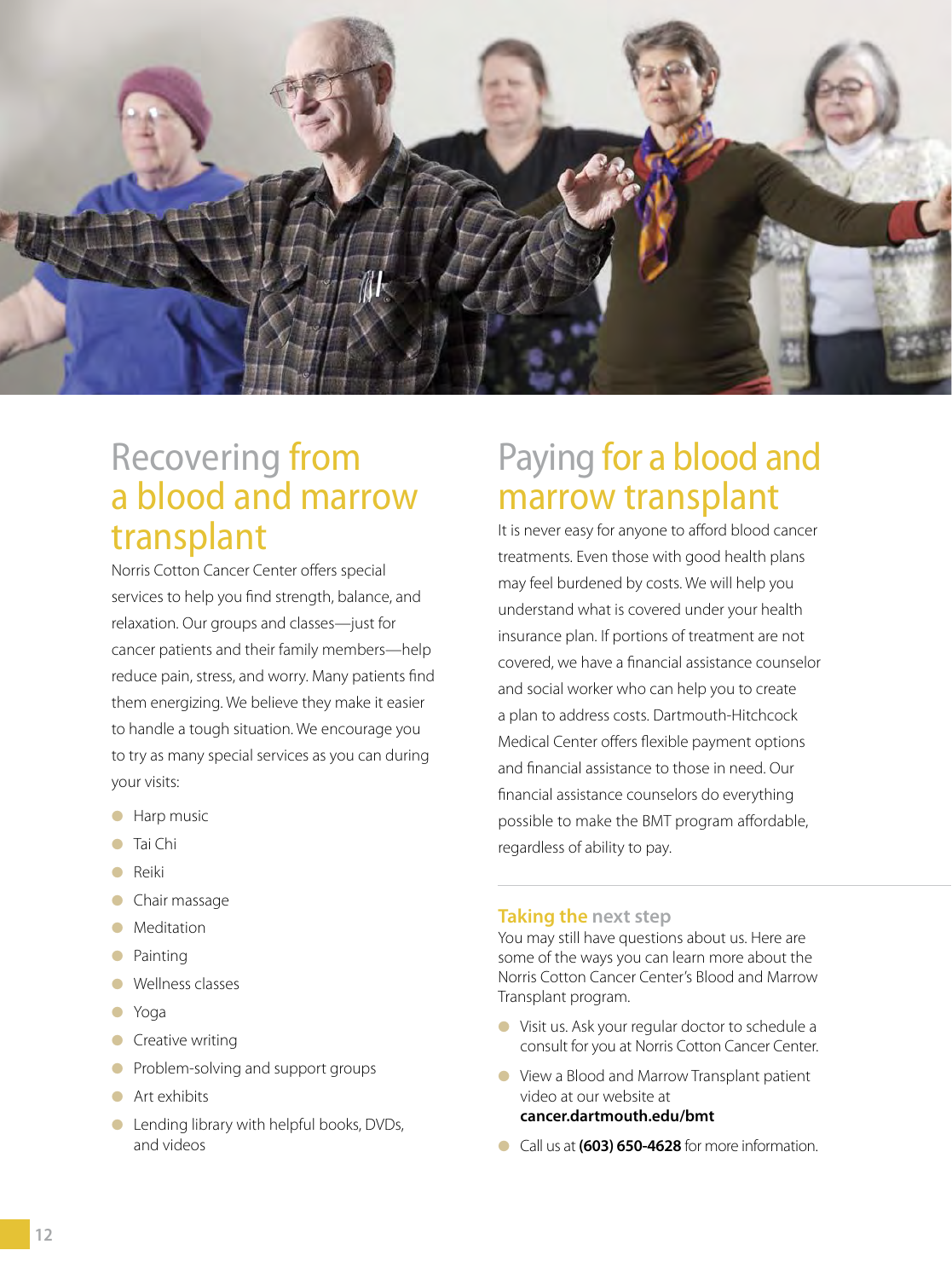## What we hear from Norris Cotton Cancer Center transplant patients

**66** It's always a pleasant time to see my doctor **and nurse practitioner. They have been like no other team. They talk to me about how things are going, then they allow me to talk to them about anything that I may have to say. They saved my life."** 

**66** I spend much time at DHMC, but each time **I go I know that I'm having the best care possible, in a pleasant environment, with a great staff and the most competent doctors. Care is unbelievable!!!"**

**66** My doctor is very compassionate, caring, **and respects me as an intelligent person who wants to take an active role in my treatment. I also appreciate his ongoing contacts, as needed, with my primary physician. Great support! Much appreciated! He is fantastic!"**

**66** My doctor is the absolute most caring, **wonderful doctor I have ever had to deal with. I hope he never leaves your staff."** 

**66** The nurse practitioner is truly wonderful! Her personality and knowledge, confidence, really **made me at ease and very comfortable. In fact, she made me feel like I was talking to a good friend."**

**66** My oncologist showed a genuine interest **in my illness, was extremely easy to talk to, very pleasant and knowledgeable. I was recently diagnosed with CLL. Obviously, I was very concerned and 'scared.**' **Your staff helped me to relax and took many of my concerns and worries away—I still have CLL, however, I am not as scared now. You guys are excellent!"**